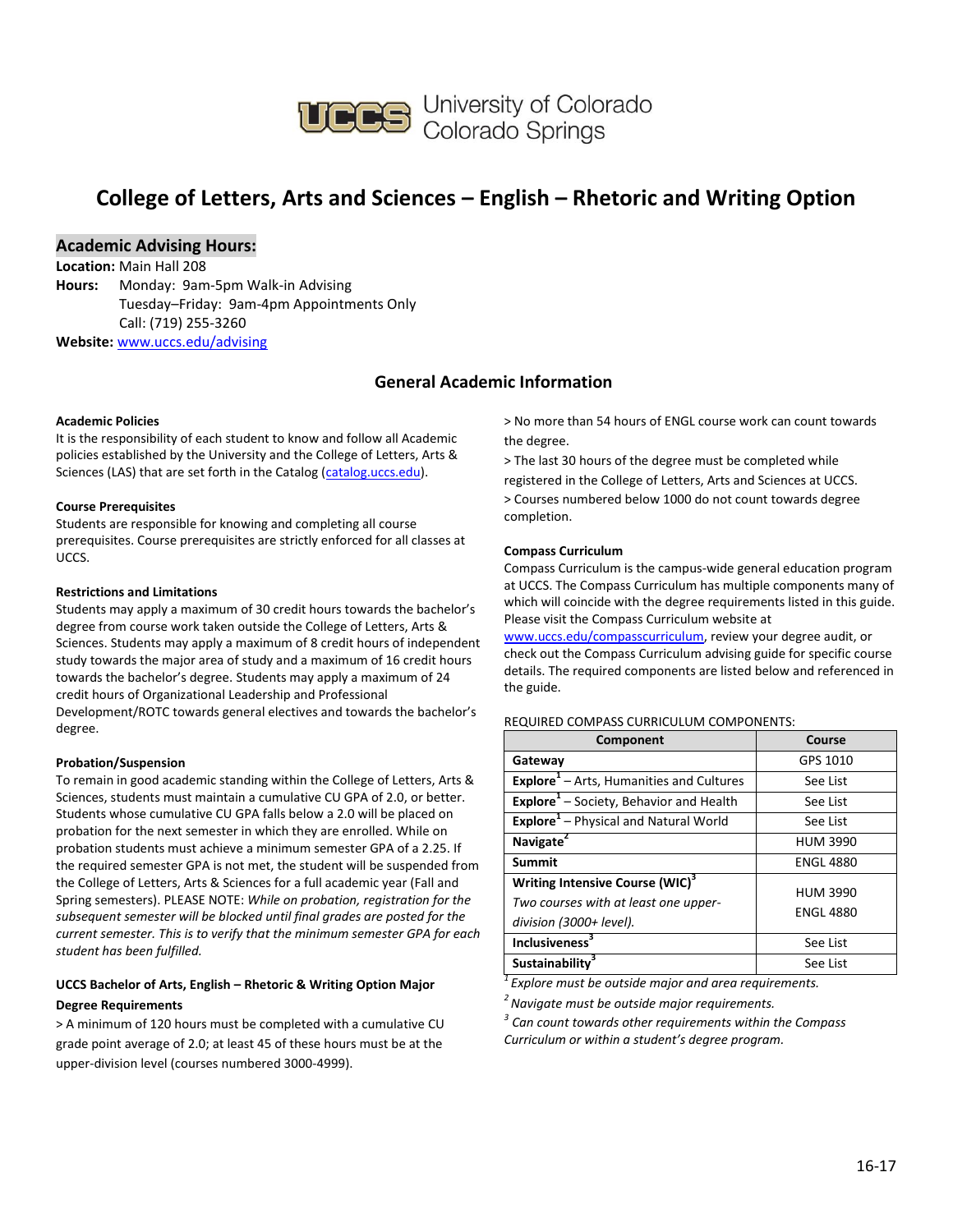## **DEPARTMENT OF ENGLISH – RHETORIC & WRITING OPTION**

**Department website**: [www.uccs.edu/english](http://www.uccs.edu/english)

| <b>Degree Requirements</b>              | <b>Courses</b>                                                                                   |                                                                                                                                 |                                                          |                                                                 |                                                                                                               |                                      |  |
|-----------------------------------------|--------------------------------------------------------------------------------------------------|---------------------------------------------------------------------------------------------------------------------------------|----------------------------------------------------------|-----------------------------------------------------------------|---------------------------------------------------------------------------------------------------------------|--------------------------------------|--|
|                                         |                                                                                                  |                                                                                                                                 |                                                          |                                                                 |                                                                                                               |                                      |  |
| <b>English Major</b>                    | <b>Course Number</b><br><b>Course Title</b>                                                      |                                                                                                                                 |                                                          |                                                                 |                                                                                                               | <b>Credit Hours</b>                  |  |
| (42 hours)                              | <b>ENGL 2010</b>                                                                                 | Introduction to Literary Studies                                                                                                |                                                          |                                                                 |                                                                                                               |                                      |  |
|                                         | <b>ENGL 3000</b>                                                                                 | Literary Criticism in Theory and Practice                                                                                       |                                                          |                                                                 |                                                                                                               | $\overline{3}$                       |  |
| The English major requires a            | <b>ENGL 3010</b>                                                                                 |                                                                                                                                 | Advanced Rhetoric and Writing                            |                                                                 |                                                                                                               | 3                                    |  |
| minimum of 42 credit hours of ENGL      | <b>ENGL 3110</b>                                                                                 | <b>Advanced Grammar</b>                                                                                                         |                                                          |                                                                 |                                                                                                               | 3                                    |  |
| course work and a minimum of 24         | <b>ENGL 4880</b><br><b>Topics in Public Rhetorics</b>                                            |                                                                                                                                 |                                                          |                                                                 | 3                                                                                                             |                                      |  |
| credit hours of upper-division          | Rhetoric & Writing                                                                               |                                                                                                                                 |                                                          |                                                                 |                                                                                                               | 9                                    |  |
| (3000+ level) ENGL course work.         | Courses                                                                                          | Complete three courses from the following: ENGL 2820, ENGL 3020,<br>ENGL 3170, ENGL 3820, ENGL 4810, ENGL 4820, ENGL 4830 (fall |                                                          |                                                                 |                                                                                                               |                                      |  |
|                                         |                                                                                                  |                                                                                                                                 |                                                          |                                                                 | only), ENGL 4840, ENGL 4850, ENGL 4860, ENGL 3800 or ENGL 4800                                                |                                      |  |
| All ENGL courses must have a grade      |                                                                                                  |                                                                                                                                 |                                                          | (ENGL 3020, 4860, and 4880 may be repeated for this requirement |                                                                                                               |                                      |  |
| of "C-" or better.                      |                                                                                                  |                                                                                                                                 | as long as the topics are different.)                    |                                                                 |                                                                                                               |                                      |  |
|                                         | Diversity                                                                                        |                                                                                                                                 |                                                          | Complete one of the following unused courses: ENGL 3200,        |                                                                                                               | 3                                    |  |
| NOTE: All new, incoming, and            |                                                                                                  |                                                                                                                                 |                                                          | ENGL 3410, ENGL 3550, ENGL 3600, ENGL 3650, ENGL 3900,          |                                                                                                               |                                      |  |
| transferring English majors should      |                                                                                                  | <b>ENGL 4860</b>                                                                                                                |                                                          |                                                                 |                                                                                                               |                                      |  |
| contact the English department to       |                                                                                                  |                                                                                                                                 |                                                          | (ENGL 4860 may be repeated for this requirement with permission |                                                                                                               |                                      |  |
| be assigned a faculty advisor, and      |                                                                                                  |                                                                                                                                 | of the department chair.)                                |                                                                 |                                                                                                               |                                      |  |
| attend a mandatory English              | <b>English Electives</b>                                                                         |                                                                                                                                 | Complete five additional ENGL courses.                   |                                                                 |                                                                                                               | 15                                   |  |
| <b>Department Workshop within their</b> | Senior Assessment                                                                                |                                                                                                                                 |                                                          | Complete the Senior Assessment - Rhetoric & Writing             |                                                                                                               | $\Omega$                             |  |
| first year at UCCS. Please see the      | - Rhetoric &                                                                                     |                                                                                                                                 |                                                          |                                                                 |                                                                                                               |                                      |  |
| <b>English Department website for</b>   | Writing                                                                                          |                                                                                                                                 |                                                          |                                                                 |                                                                                                               |                                      |  |
| more information.                       |                                                                                                  |                                                                                                                                 |                                                          |                                                                 |                                                                                                               |                                      |  |
|                                         |                                                                                                  |                                                                                                                                 |                                                          |                                                                 |                                                                                                               |                                      |  |
| Composition                             |                                                                                                  | Complete ENGL 1310, 1410, and the Writing Portfolio.                                                                            |                                                          |                                                                 |                                                                                                               |                                      |  |
| (6 hours)                               | <b>ENGL 1310</b>                                                                                 | Rhetoric & Writing I                                                                                                            |                                                          |                                                                 |                                                                                                               | 3<br>3                               |  |
|                                         | <b>ENGL 1410</b>                                                                                 |                                                                                                                                 | Rhetoric & Writing II                                    |                                                                 |                                                                                                               |                                      |  |
|                                         | <b>PORT 3000</b>                                                                                 |                                                                                                                                 | Writing Portfolio Assessment                             |                                                                 |                                                                                                               | $\Omega$                             |  |
|                                         |                                                                                                  |                                                                                                                                 |                                                          |                                                                 |                                                                                                               |                                      |  |
| <b>Reasoning Skills</b>                 |                                                                                                  |                                                                                                                                 |                                                          |                                                                 | Complete one of the courses listed below. Other options exist to fulfill this requirement. See the catalog or |                                      |  |
| (3 hours)                               | your degree audit for details.                                                                   |                                                                                                                                 |                                                          |                                                                 |                                                                                                               |                                      |  |
|                                         | ID 1050                                                                                          |                                                                                                                                 |                                                          | ID 2000                                                         |                                                                                                               |                                      |  |
|                                         |                                                                                                  |                                                                                                                                 |                                                          |                                                                 |                                                                                                               |                                      |  |
| <b>Area Requirements</b>                |                                                                                                  |                                                                                                                                 |                                                          |                                                                 | HUMANITIES - Complete 9 hours from the list of courses below. Course selection must include one               |                                      |  |
| (27 hours)                              | occurrence of HUM 3990.                                                                          |                                                                                                                                 |                                                          |                                                                 |                                                                                                               |                                      |  |
|                                         | AH 1000                                                                                          | AH 1001                                                                                                                         | AH 2800                                                  | AH 2810                                                         | AH 2820                                                                                                       | AH 2860                              |  |
| All LAS students are required to        | AH 2890                                                                                          | AH 3430                                                                                                                         | <b>COMM 2250</b>                                         | <b>COMM 3100</b>                                                | <b>COMM 3500</b>                                                                                              | <b>COMM 4000</b>                     |  |
| complete 9 credit hours in each of      | FCS 3180                                                                                         | <b>FCS 3190</b>                                                                                                                 | <b>FCS 3240</b>                                          | FCS 3690                                                        | <b>FCS 3890</b>                                                                                               | <b>FCS 4210</b>                      |  |
| three areas - humanities, social        | <b>FILM 1000</b>                                                                                 | <b>FILM 2000</b>                                                                                                                | <b>FILM 3690</b>                                         | FR 3240                                                         | GER 3180                                                                                                      | GER 3190                             |  |
| sciences, and natural sciences. The     | <b>HIST 1120</b>                                                                                 | <b>HIST 1130</b>                                                                                                                | <b>HIST 1140</b>                                         | <b>HIST 1400</b>                                                | <b>HIST 1410</b>                                                                                              | <b>HIST 1540</b>                     |  |
|                                         | <b>HIST 1600</b>                                                                                 | <b>HIST 1610</b>                                                                                                                | <b>HUM 3990</b>                                          | <b>ID 2000</b>                                                  | <b>MUS 1000</b>                                                                                               | <b>MUS 2050</b>                      |  |
| total requirement is 27 hours.          | <b>MUS 2850</b>                                                                                  | <b>PHIL 1000</b>                                                                                                                | <b>PHIL 1020</b>                                         | <b>PHIL 1120</b>                                                | <b>PHIL 1300</b>                                                                                              | <b>PHIL 3000</b>                     |  |
|                                         | <b>PHIL 3100</b>                                                                                 | <b>PHIL 3160</b>                                                                                                                | <b>PHIL 3180</b>                                         | <b>PHIL 4070</b>                                                | <b>SPAN 3690</b>                                                                                              | SPAN 4210                            |  |
| <b>Specific Limitations:</b>            | <b>THTR 1000</b>                                                                                 | <b>THTR 3201</b>                                                                                                                | <b>THTR 3202</b>                                         | VA 1010                                                         | VA 1020                                                                                                       | <b>WEST 2030</b>                     |  |
| > No more than two courses from         | <b>WEST 2040</b>                                                                                 | <b>WEST 3020</b>                                                                                                                | <b>WEST 3100</b>                                         | <b>WEST 3550</b>                                                | <b>WEST 4050</b>                                                                                              | <b>WEST 4280</b>                     |  |
| any one discipline may be applied       | <b>WEST 4920</b>                                                                                 |                                                                                                                                 |                                                          |                                                                 |                                                                                                               |                                      |  |
| to the area requirements.               |                                                                                                  |                                                                                                                                 |                                                          |                                                                 |                                                                                                               |                                      |  |
| > Courses in the primary major may      | <b>SOCIAL SCIENCE - Complete 9 hours from the list of courses below.</b>                         |                                                                                                                                 |                                                          |                                                                 |                                                                                                               |                                      |  |
|                                         | <b>ANTH 2800</b><br><b>ANTH 3040</b><br><b>ANTH 3260</b><br><b>ANTH 1020</b><br><b>ANTH 1040</b> |                                                                                                                                 |                                                          |                                                                 |                                                                                                               | <b>ANTH 3270</b>                     |  |
| not be applied to area                  | <b>COMM 1020</b>                                                                                 | <b>COMM 2150</b>                                                                                                                | <b>COMM 3440</b>                                         | <b>COMM 4200</b>                                                | <b>COMM 4220</b>                                                                                              | <b>COMM 4250</b>                     |  |
| requirements.                           | <b>ECON 1000</b>                                                                                 | <b>ECON 1010</b>                                                                                                                | <b>ECON 1050</b>                                         | <b>ECON 2020</b>                                                | <b>ECON 3150</b>                                                                                              | <b>ECON 3710</b>                     |  |
| > Courses may not be taken              | GES 1980                                                                                         | GES 1990                                                                                                                        | <b>GRNT 2300</b><br><b>GRNT 3000</b><br><b>MSGP 4100</b> |                                                                 |                                                                                                               | <b>PHIL 3200</b>                     |  |
| pass/fail.                              | <b>PHIL 3210</b>                                                                                 | <b>PHIL 4260</b>                                                                                                                | <b>PHIL 4400</b>                                         | PSC 1010                                                        | PSC 1100                                                                                                      | PSC 2080                             |  |
|                                         |                                                                                                  |                                                                                                                                 |                                                          |                                                                 |                                                                                                               |                                      |  |
|                                         | PSC 2100                                                                                         | PSC 3300                                                                                                                        | PSC 4190                                                 | PSC 4210                                                        | PSC 4470                                                                                                      | PSY 1000                             |  |
|                                         |                                                                                                  |                                                                                                                                 |                                                          |                                                                 |                                                                                                               |                                      |  |
|                                         | PSY 3630                                                                                         | SOC 1110                                                                                                                        | SOC 2200                                                 | SOC 2220                                                        | SOC 2250                                                                                                      | SOC 2300                             |  |
|                                         | SOC 2500<br><b>WEST 3060</b>                                                                     | SOC 3070<br><b>WEST 3070</b>                                                                                                    | SOC 3340<br><b>WEST 3090</b>                             | SOC 3610<br><b>WEST 3620</b>                                    | <b>WEST 1010</b><br><b>WEST 4100</b>                                                                          | <b>WEST 2500</b><br><b>WEST 4120</b> |  |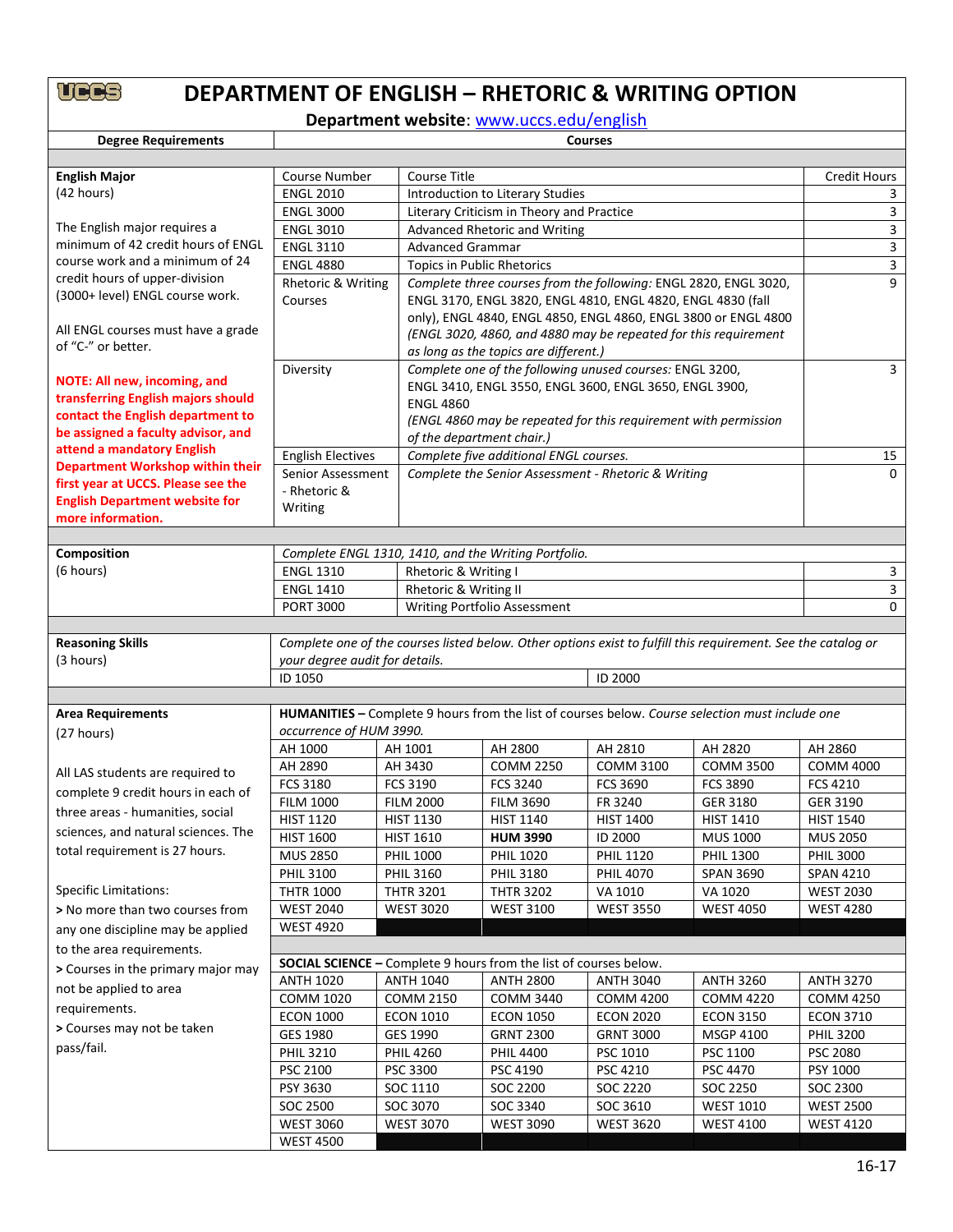|                                                                   | NATURAL SCIENCE - Complete 9 hours from the list of courses below. At least one course must have, or be,                                                                                                       |                                 |                                                                                                      |                  |                  |                  |  |
|-------------------------------------------------------------------|----------------------------------------------------------------------------------------------------------------------------------------------------------------------------------------------------------------|---------------------------------|------------------------------------------------------------------------------------------------------|------------------|------------------|------------------|--|
|                                                                   | a lab course. Lab courses are marked in bold.                                                                                                                                                                  |                                 |                                                                                                      |                  |                  |                  |  |
|                                                                   | <b>ANTH 1030</b>                                                                                                                                                                                               | <b>ANTH 3320</b>                | <b>ANTH 3340</b>                                                                                     | <b>ANTH 3370</b> | <b>BIOL 1000</b> | <b>BIOL 1050</b> |  |
|                                                                   | <b>BIOL 1060</b>                                                                                                                                                                                               | <b>BIOL 2000</b>                | <b>BIOL 3750</b>                                                                                     | <b>CHEM 1101</b> | <b>CHEM 1102</b> | <b>CHEM 1111</b> |  |
|                                                                   | <b>CHEM 1112</b>                                                                                                                                                                                               | <b>CHEM 1121</b>                | <b>CHEM 1122</b>                                                                                     | <b>CHEM 1201</b> | <b>CHEM 1211</b> | <b>CHEM 1401</b> |  |
|                                                                   | <b>CHEM 1402</b>                                                                                                                                                                                               | <b>CHEM 1411</b>                | <b>CHEM 1412</b>                                                                                     | <b>CHEM 1511</b> | <b>CHEM 1513</b> | <b>ENSC 1500</b> |  |
|                                                                   | <b>ENSC 1510</b>                                                                                                                                                                                               | <b>ENSC 1600</b>                | <b>ENSC 1620</b>                                                                                     | <b>ENSC 3200</b> | GES 1000         | GES 1010         |  |
|                                                                   | <b>GES 1050</b>                                                                                                                                                                                                | GES 3200                        | GES 3250                                                                                             | <b>GEOL 1010</b> | <b>GEOL 1020</b> | <b>GEOL 1530</b> |  |
|                                                                   | <b>GEOL 3170</b>                                                                                                                                                                                               | <b>GEOL 3700</b>                | <b>GEOL 4660</b>                                                                                     | ID 2050          | ID 3210          | PES 1000         |  |
|                                                                   | PES 1040                                                                                                                                                                                                       | <b>PES 1050</b>                 | PES 1060                                                                                             | <b>PES 1090</b>  | <b>PES 1100</b>  | <b>PES 1140</b>  |  |
|                                                                   | <b>PES 1160</b>                                                                                                                                                                                                | <b>PES 1170</b>                 | PES 1310                                                                                             | PES 1600         | <b>PES 1620</b>  | PES 1710         |  |
|                                                                   | <b>PES 1720</b>                                                                                                                                                                                                | PSY 3270                        |                                                                                                      |                  |                  |                  |  |
|                                                                   |                                                                                                                                                                                                                |                                 |                                                                                                      |                  |                  |                  |  |
| <b>Oral Communication, Cultural</b>                               |                                                                                                                                                                                                                |                                 | ORAL COMMUNICATION - Complete one of the courses listed below.                                       |                  |                  |                  |  |
| <b>Diversity, and Global Awareness</b>                            | <b>BIOL 4040</b>                                                                                                                                                                                               | CHEM 4911                       | <b>CHEM 4921</b>                                                                                     | COMM 2010*       | COMM 2100*       | COMM 3240*       |  |
| <b>Requirements</b>                                               | <b>COMM 4100</b>                                                                                                                                                                                               | <b>MATH 4040</b>                | PES 4810                                                                                             | PHIL 1040        | <b>PHIL 4950</b> | <b>TED 4600</b>  |  |
|                                                                   | <b>TED 4700</b>                                                                                                                                                                                                | THTR 2020*                      | <b>THTR 2030</b>                                                                                     | <b>THTR 2040</b> | <b>THTR 2050</b> | <b>THTR 3100</b> |  |
| Students are required to take one                                 |                                                                                                                                                                                                                |                                 |                                                                                                      |                  |                  |                  |  |
| course with a substantial                                         |                                                                                                                                                                                                                |                                 | <b>CULTURAL DIVERSITY - Complete one of the courses listed below.</b>                                |                  |                  |                  |  |
| component involving oral                                          | AH 3430                                                                                                                                                                                                        | <b>ANTH 3250</b>                | ANTH 3420*                                                                                           | ASL 4000         | COMM 3280*       | ENGL 3320*       |  |
| communication, one course that                                    | ENGL 4060*                                                                                                                                                                                                     | FCS 3360                        | FCS 4210*                                                                                            | GES 4680         | <b>HIST 3520</b> | <b>HIST 3580</b> |  |
| increases their awareness of                                      | MUS 2050*                                                                                                                                                                                                      | PHIL 3180*                      | <b>PHIL 3230</b>                                                                                     | <b>PHIL 4550</b> | SOC 2200*        | SOC 2250*        |  |
| cultural diversity, and one course                                | SOC 3220*                                                                                                                                                                                                      | SOC 3250*                       | SOC 3290*                                                                                            | SOC 4240*        | SOC 4290*        | SOC 4390*        |  |
| that increases their awareness of                                 | SOC 4480*                                                                                                                                                                                                      | SOC 4680                        | SPAN 4210*                                                                                           | <b>SPAN 4420</b> | <b>THTR 3240</b> | WEST 1010*       |  |
| global issues.                                                    | <b>WEST 2020</b>                                                                                                                                                                                               | <b>WEST 3090*</b>               | <b>WEST 3130</b>                                                                                     | WEST 3150*       | <b>WEST 3250</b> | WEST 3290*       |  |
|                                                                   | <b>WEST 3360</b>                                                                                                                                                                                               | WEST 3420*                      | <b>WEST 3520</b>                                                                                     | <b>WEST 3580</b> | WEST 4120*       | WEST 4280*       |  |
| All courses in this section can count                             | WEST 4390*                                                                                                                                                                                                     | WEST 4480*                      | WEST 4500*                                                                                           | <b>WEST 4550</b> | <b>WEST 4680</b> | WEST 4920*       |  |
| towards other requirements.                                       |                                                                                                                                                                                                                |                                 |                                                                                                      |                  |                  |                  |  |
| Courses marked with an asterisk (*)<br>can count towards specific |                                                                                                                                                                                                                |                                 | GLOBAL AWARENESS - Complete one of the courses listed below.                                         |                  |                  |                  |  |
| requirements; courses without an                                  | AH 3450                                                                                                                                                                                                        | AH 3460                         | AH 4450                                                                                              | AH 4470          | ANTH 1040*       | ANTH 3040*       |  |
| asterisk will count towards General                               | CHEM 1111*                                                                                                                                                                                                     | CHEM 4521*                      | <b>ECON 3590</b>                                                                                     | ECON 3710*       | ENGL 2600*       | ENGL 2610*       |  |
| Electives.                                                        | ENGL 4065*                                                                                                                                                                                                     | <b>EUST 3000</b>                | FCS 3180*                                                                                            | FCS 3190*        | <b>FCS 3250</b>  | FCS 3380*        |  |
|                                                                   | FCS 3690*                                                                                                                                                                                                      | FCS 3890*                       | FILM 2000*                                                                                           | FILM 3690*       | FR 3250          | GER 3180*        |  |
|                                                                   | GER 3190*                                                                                                                                                                                                      | GES 1980*                       | GES 1990*                                                                                            | GES 3070*        | GES 3400*        | GES 3820*        |  |
|                                                                   | GES 3980*                                                                                                                                                                                                      | GES 4640                        | <b>GRNT 3560</b>                                                                                     | HIST 1110*       | HIST 1120*       | HIST 1130*       |  |
|                                                                   | HIST 1140*                                                                                                                                                                                                     | HIST 1400*                      | HIST 1410*                                                                                           | HIST 1600*       | HIST 1610*       | HIST 3120*       |  |
|                                                                   | HIST 3220*                                                                                                                                                                                                     | HIST 3560*                      | <b>HIST 3570</b>                                                                                     | HIST 3590*       | <b>HIST 3680</b> | HIST 4050*       |  |
|                                                                   | <b>HIST 4060</b>                                                                                                                                                                                               | HIST 4130*                      | HIST 4150*                                                                                           | HIST 4160*       | HIST 4280*       | <b>HIST 4860</b> |  |
|                                                                   | ID 3700                                                                                                                                                                                                        | ID 3710                         | ID 3720                                                                                              | ID 3730          | ID 3740          | ID 3750          |  |
|                                                                   | ID 3760                                                                                                                                                                                                        | MUS 3150*                       | PHIL 1300*                                                                                           | <b>PHIL 1400</b> | PHIL 3000*       | PHIL 3100*       |  |
|                                                                   | PHIL 3240*                                                                                                                                                                                                     | <b>PHIL 3345</b>                | <b>PHIL 3400</b>                                                                                     | <b>PHIL 3480</b> | <b>PHIL 3490</b> | <b>PHIL 3500</b> |  |
|                                                                   | PSC 1010*                                                                                                                                                                                                      | PSC 2070                        | PSC 2080*                                                                                            | PSC 2090         | PSC 3240         | PSC 4170         |  |
|                                                                   | PSC 4190*                                                                                                                                                                                                      | PSC 4210*                       | PSC 4570                                                                                             | PSC 4580         | PSC 4590         | PSY 3560         |  |
|                                                                   | SOC 2220*                                                                                                                                                                                                      | SOC 3340*                       | SOC 4380*                                                                                            | SOC 4600         | SOC 4660*        | SOC 4700*        |  |
|                                                                   | SPAN 3690*                                                                                                                                                                                                     | WEST 3380*                      | WEST 3480*                                                                                           | <b>WEST 3560</b> | <b>WEST 3680</b> | WEST 4050*       |  |
|                                                                   | <b>WEST 4060</b>                                                                                                                                                                                               | <b>WEST 4170</b>                | WEST 4380*                                                                                           | WEST 4700*       |                  |                  |  |
|                                                                   |                                                                                                                                                                                                                |                                 |                                                                                                      |                  |                  |                  |  |
| <b>Compass Curriculum</b>                                         |                                                                                                                                                                                                                |                                 | Complete all Compass Curriculum requirements not already completed as part of the above program. The |                  |                  |                  |  |
| (12 hours)                                                        |                                                                                                                                                                                                                |                                 | Gateway Seminar (GPS 1010) must be completed by all students. Explore courses must be completed      |                  |                  |                  |  |
|                                                                   |                                                                                                                                                                                                                |                                 |                                                                                                      |                  |                  |                  |  |
|                                                                   | outside of the major and Area Requirements. All other Compass Curriculum requirements can be completed<br>within the degree requirements above. To see a list of all Compass Curriculum courses, please visit: |                                 |                                                                                                      |                  |                  |                  |  |
|                                                                   |                                                                                                                                                                                                                |                                 |                                                                                                      |                  |                  |                  |  |
|                                                                   |                                                                                                                                                                                                                | www.uccs.edu/compasscurriculum. |                                                                                                      |                  |                  |                  |  |
|                                                                   |                                                                                                                                                                                                                |                                 |                                                                                                      |                  |                  |                  |  |
| <b>General Electives</b>                                          | Complete additional courses to meet total and upper-division requirements for your degree program.                                                                                                             |                                 |                                                                                                      |                  |                  |                  |  |
| (21-30 hours)                                                     |                                                                                                                                                                                                                |                                 |                                                                                                      |                  |                  |                  |  |
|                                                                   |                                                                                                                                                                                                                |                                 |                                                                                                      |                  |                  |                  |  |
|                                                                   |                                                                                                                                                                                                                |                                 |                                                                                                      |                  |                  |                  |  |